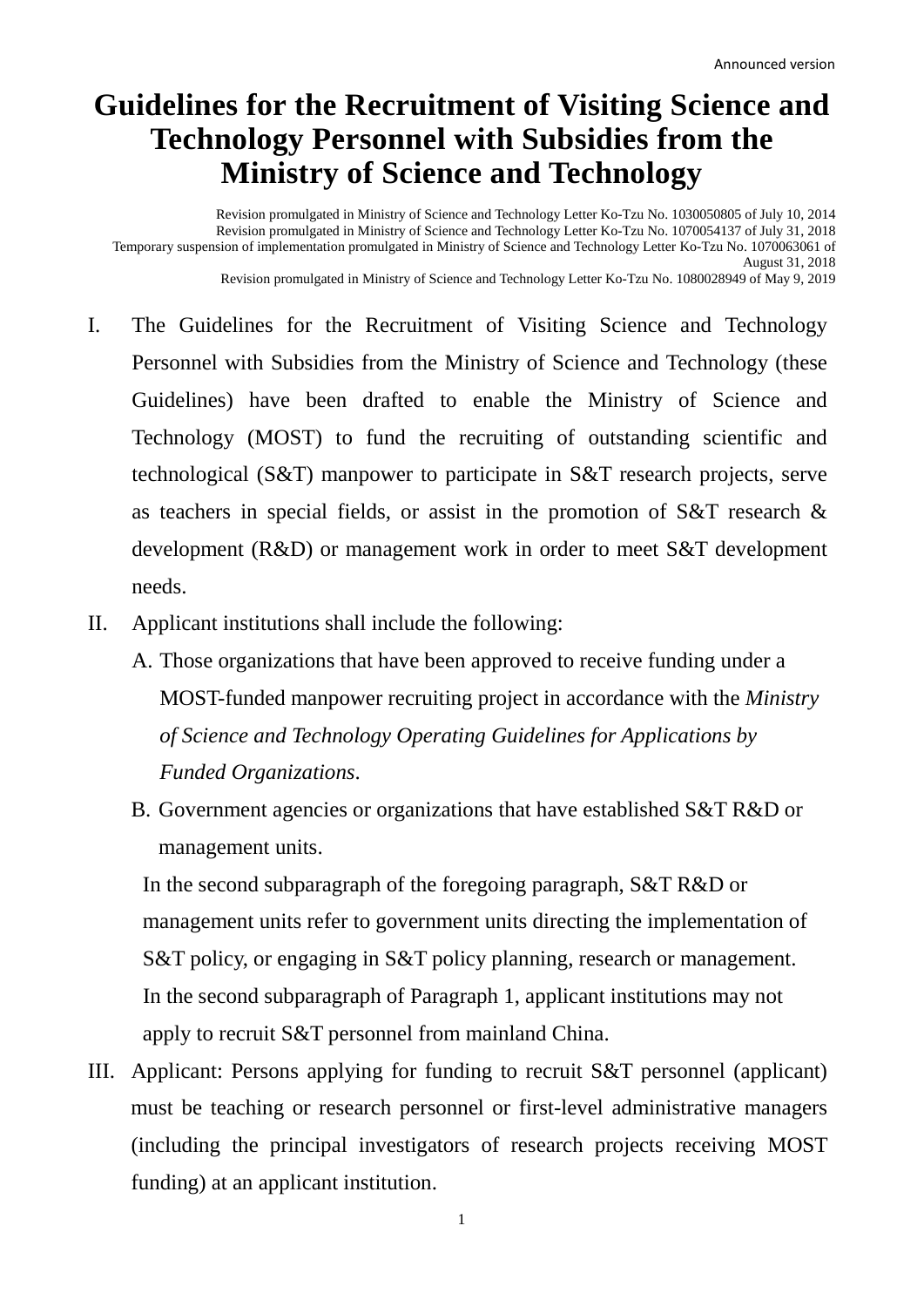- IV. Persons recruited with funding under these Guidelines shall consist of the following three types:
	- A. Lecturing personnel:
		- 1. Distinguished chair professors: Must possess one of the following qualifications:
			- (1) Recipient of a Nobel prize.
			- (2) Fellow of a national academy of science and possession of international prestige (limited to foreign S&T personnel).
		- 2. Chair professor (limited to foreign S&T personnel): Currently or previously serving as a university chair professor, has published internationally-praised research results within the most recent three years.
	- B. Visiting personnel (limited to foreign S&T personnel): Must possess qualifications of the following four types:
		- 1. Visiting professor (visiting research fellow): Currently or previously serving as a professor at a university or research fellow at a research organization, must have made an important academic contribution or published an important specialized work.
		- 2. Visiting associate professor (visiting associate research fellow): Currently or previously serving as an associate professor at a university or associate research fellow at a research organization, has displayed superior achievement, and has published a specialized work.
		- 3. Visiting assistant professor (visiting assistant research fellow): Currently or previously serving as an assistant professor at a university or assistant research fellow at a research organization, has displayed superior achievement, and has published a specialized work.
		- 4. Visiting specialists, who must possess one of the following qualifications:
			- (1) Has continued to perform specialized work, or engage in research work at a research organization, or engage in S&T R&D or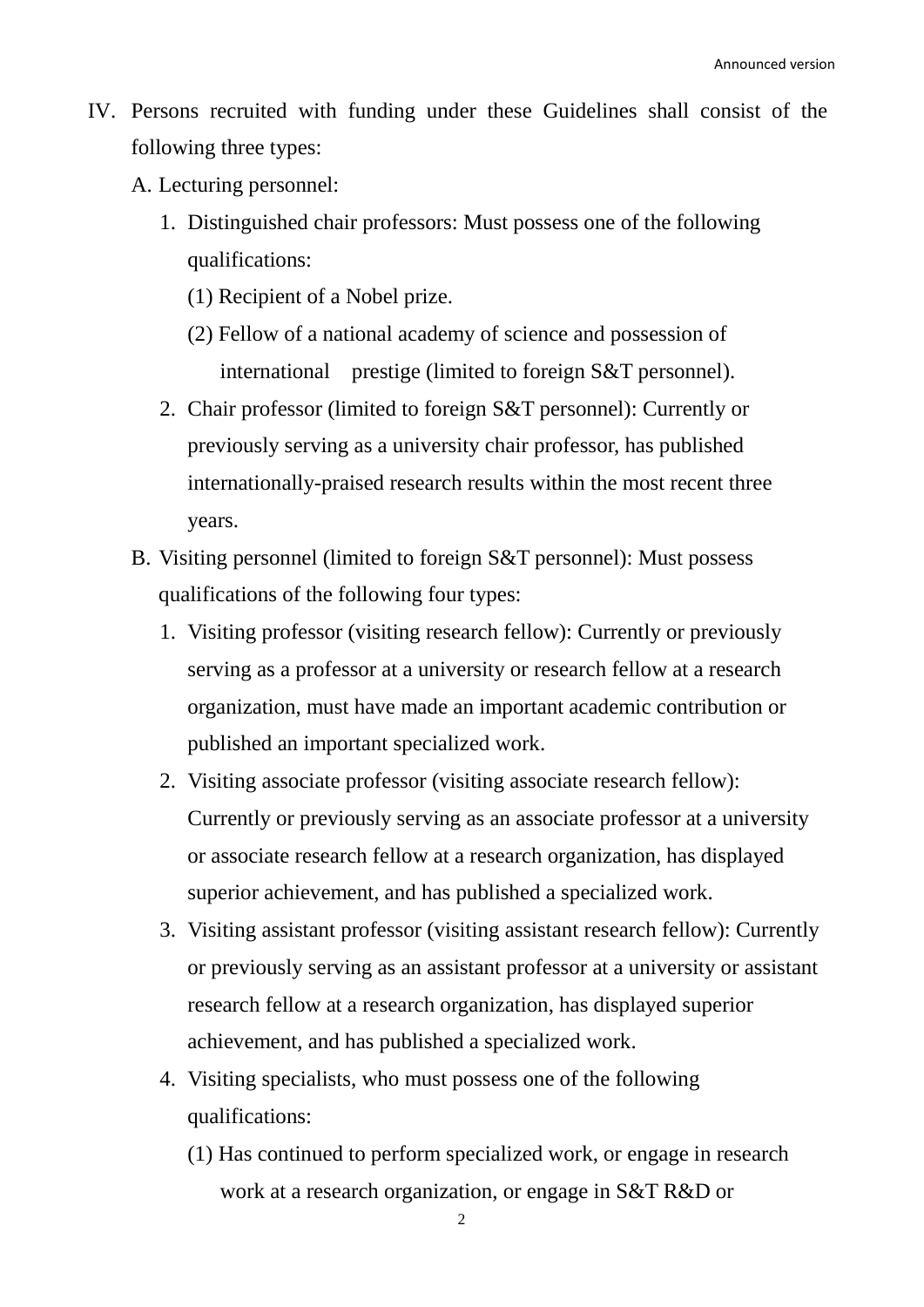management work at a scientific or technological organization for at least four years after obtaining a doctoral degree, and has displayed significant achievement.

- (2) Possesses unique talent in a specific field of technology or in S&T R&D or management work at a scientific or technological organization, and has skills that are rare in Taiwan or elsewhere.
- C. Postdoctoral research fellows: The title or position of outstanding domestic and foreign S&T postdoctoral personnel shall be determined by the applicant institution on the basis of actual work content and attributes or professional field.

The individuals recruited in the subparagraphs of the foregoing paragraph may not be an applicant's spouse or blood or marital relations within the third degree of kinship, and must comply with the hiring avoidance regulations in Article 11, Paragraph 1 of the *Operating Guidelines for the Hiring and Employment of Temporary Personnel by the Executive Yuan and its Subordinate Agencies and Schools*.

The foreign S&T personnel in subparagraphs 1 and 2 of Paragraph 1 must comply with one of the following conditions at the time of application:

- A. Must be employed at a public or private university, public or private research organization, or administrative academic research organization or foundation academic research organization in a country or area outside of the Republic of China, in continuous service for at least one year, and not a retired employee of any domestic public or private university, public or private research organization, administrative academic research organization, or foundation academic research organization.
- B. Persons recruited with funding from MOST pursuant to these Guidelines.
- V. Application method:

After the applicant has produced an application form in the "Funding the recruitment of S&T manpower and cross-Strait S&T exchanges" area of the MOST research manpower website, the applicant must send the application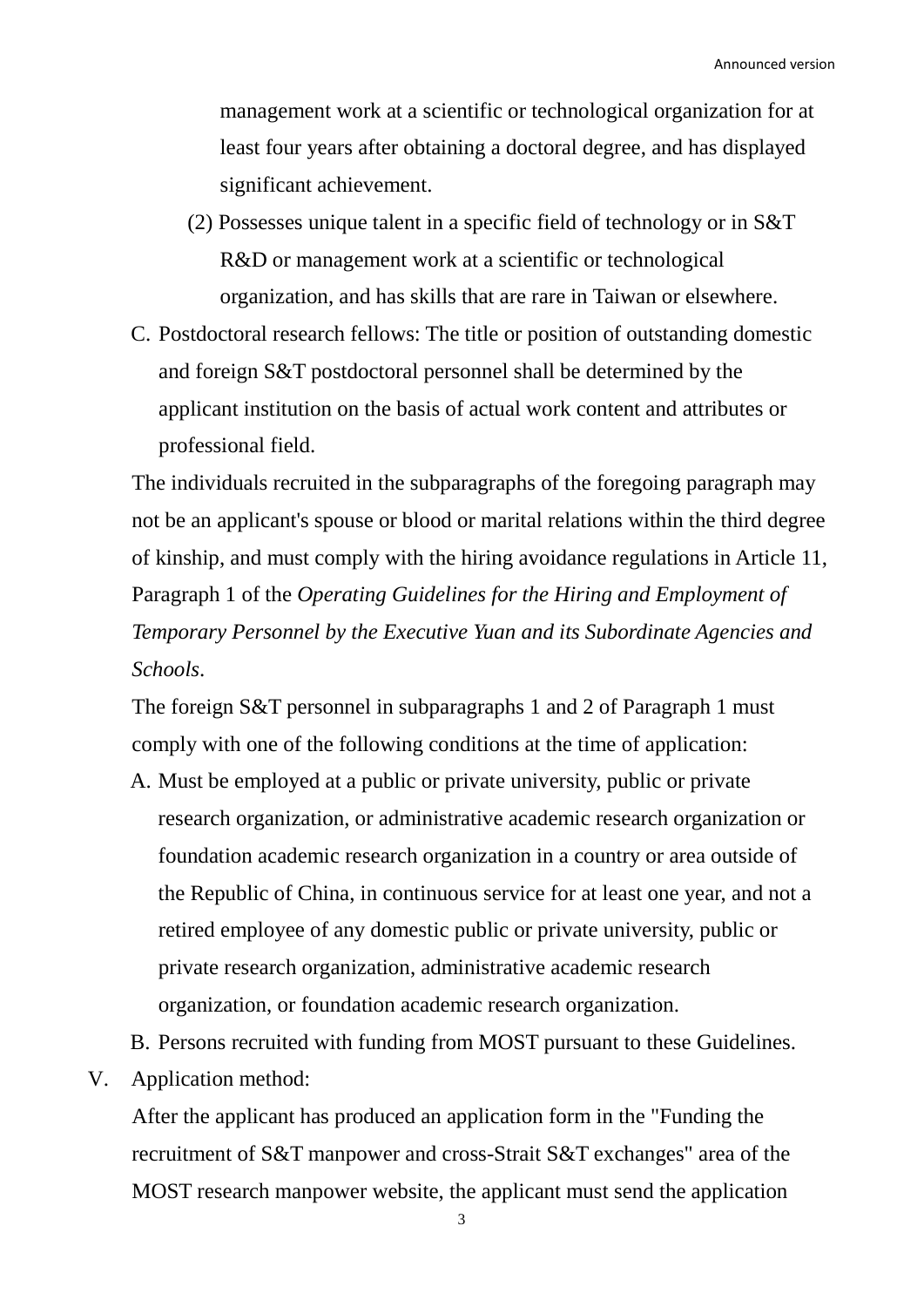form to the applicant institution, and the applicant institution shall compile the applications and send them to MOST; documents that are incomplete or not in compliance with regulations shall not be accepted:

A. Lecturing personnel, visiting personnel:

- 1. The applicant institution should recommend lecturing personnel or visiting personnel after reviewing their funding qualifications in accordance with the organization's relevant academic review procedures. MOST may adjust funding approval qualifications in accordance with the actual state of review.
- 2. The applicant institution must provide a specific working plan and the following documents addressing the candidates' research, teaching, or S&T R&D and management plans when submitting an application to MOST<sup>.</sup>
	- (1) Application form.
	- (2) Current position, education and experience, and personal identification document (citizens of the Republic of China (R.O.C.) must provide a photocopy of their national identification card). When education and experience cannot be provided in the case of an individual, proof of current position may be provided instead.
	- (3) A maximum of five representative academic works or works connected with project content published within the most recent three years (persons who have given birth or had taken parental leave during this period shall have this period extended to five years; those who served their obligatory military service during this period shall have a period extended in accordance with the person's actual term of military service, but relevant documents must be attached).
	- (4) Relevant verifying documents proving that the applicant institution has completed review procedures and bearing the applicant institution's seal.
- B. Postdoctoral research fellows: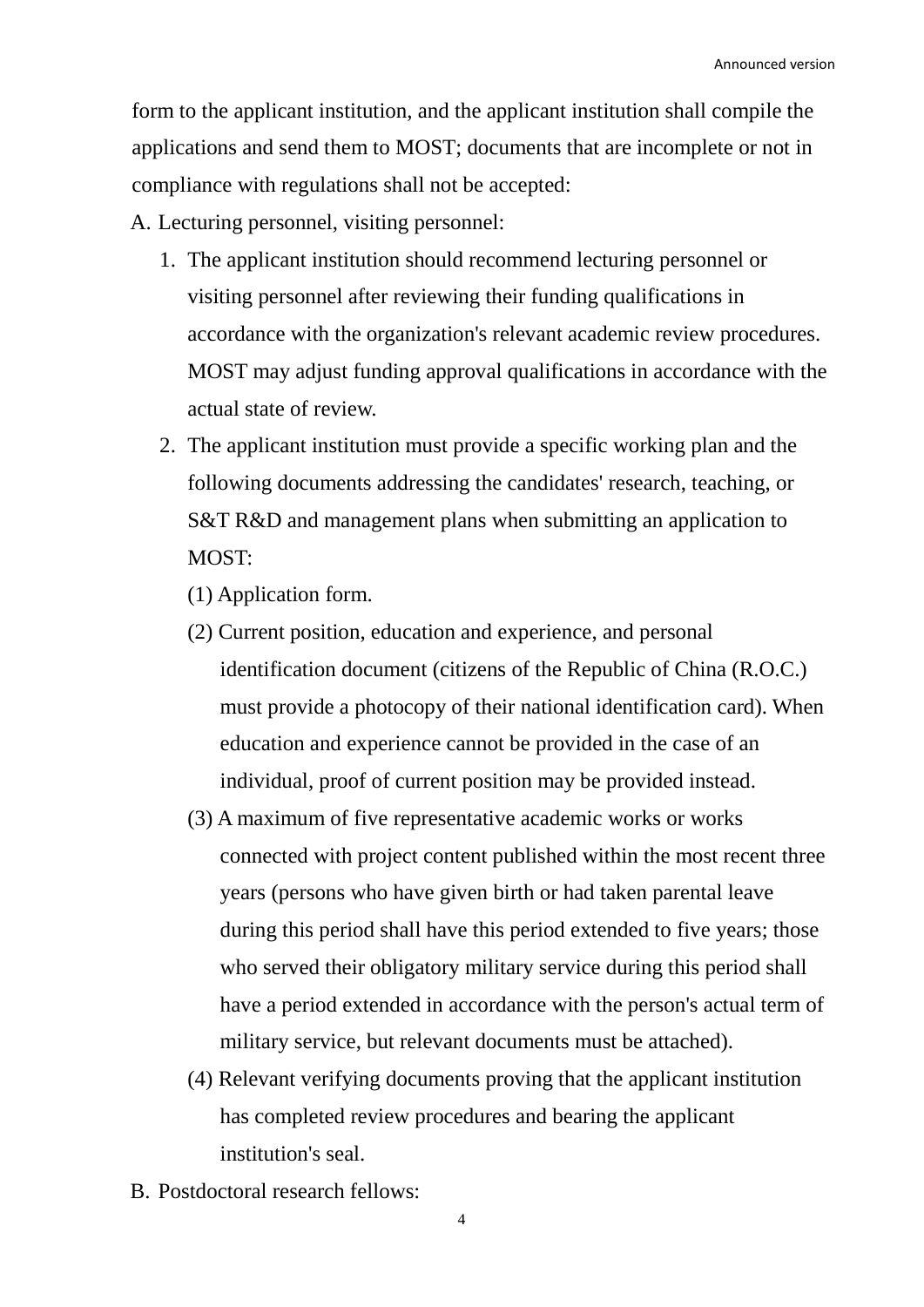Announced version

- 1. Participants in MOST-funded research projects:
	- (1) Submit a "MOST Funding for the Recruiting of Postdoctoral Research Fellows Number of persons/recruiting application form (accompanies research project application)" to MOST for review when applying for a MOST-funded research project. Approval of the project signifies approval of the personnel quota only, and the applicant institution must submit an application to MOST after locating candidates.
	- (2) When the applicant does not submit an application for candidates at the time of applying for a MOST-funded research project, the applicant must upload the application form in 1-3 of Item 2 of the foregoing subparagraph concerning the research project in which the candidates will participate to MOST as an application.
- 2. When candidates will participate in a scientific or technological research project funded independently by the applicant institution or engage in S&T management work, upload the application form in 1-3 of Item 2 of the foregoing subparagraph and submit a specific working plan in the format determined by MOST to MOST as an application.
- 3. If a recruited person in this subparagraph has R&D substitute service status, a photocopy of the person's identification card with such status shall be attached. If such identification card has not yet been issued, a military service eligibility information list and list of males eligible for R&D substitute service printed out by the applicant institution may be provided instead.
- 4. If recruited postdoctoral research fellows are graduating that year, the following documents shall be submitted to MOST as an application, and the candidates shall provide their doctoral degree certificate at the time of registration for checking by the applicant institution:
	- (1) If the recruited persons have earned their doctoral degrees abroad, they shall present a provisional academic record verification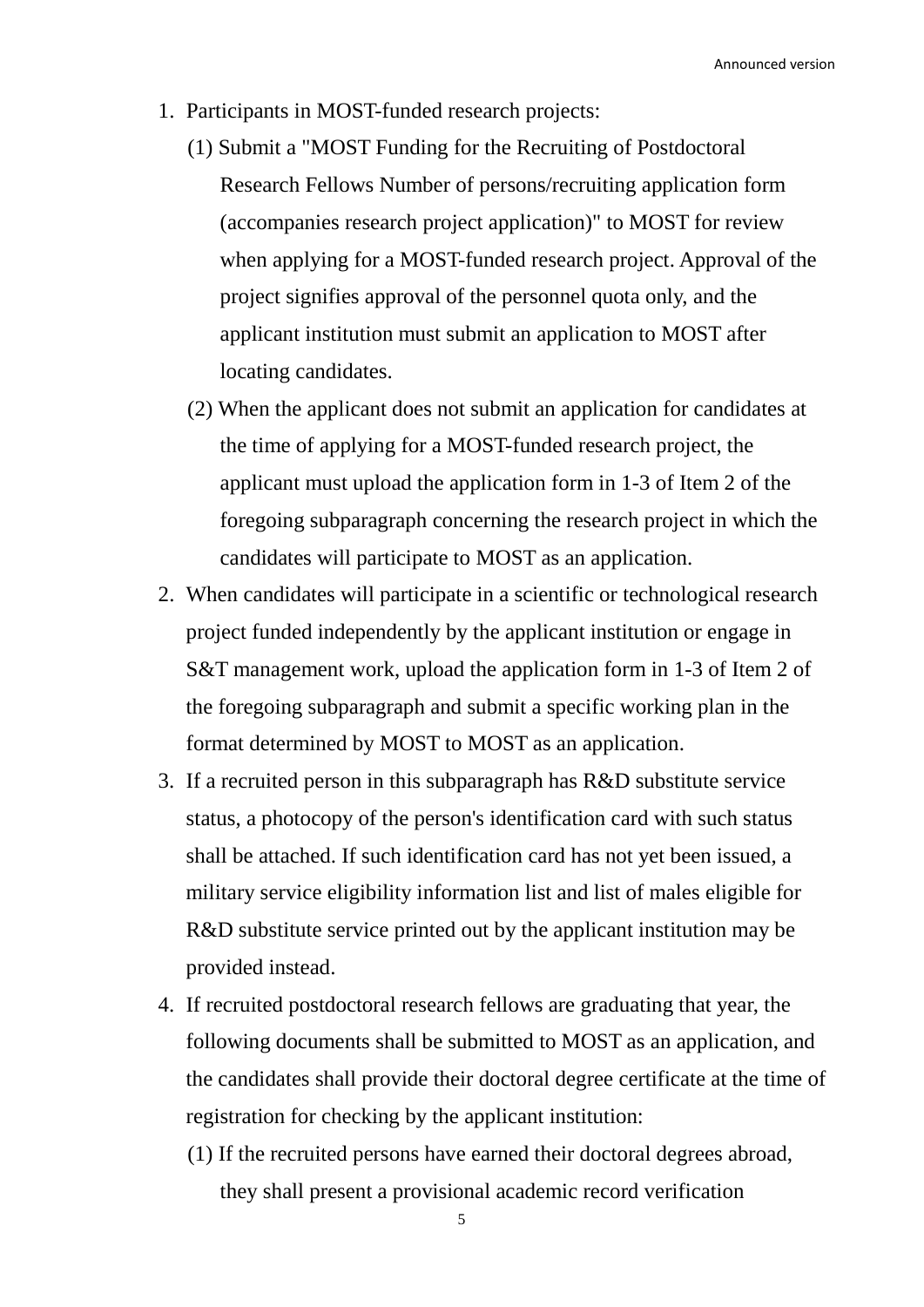document provided by the foreign university to certify that they have passed their oral examination and dissertation review.

(2) If the recruited persons have earned their doctoral degrees in Taiwan, they shall provide a document verifying that the examination committee has approved their doctoral degree and a provisional academic record verification document containing a record of their oral examination session printed by their academic department.

The applicant institution shall carefully check the various application forms and verifying documents of the applicants and the recruited persons. If cases of misrepresentation or falsification are uncovered and proved to be true by MOST, acceptance of applications for S&T personnel recruiting subsidies from MOST filed by the institution shall be suspended for a certain period of time.

VI. Review: Review by MOST shall be completed within two months starting from the day after applications are accepted. If necessary, one extension shall be allowed.

MOST shall not provide subsidies to recruited persons without R.O.C. nationality whose instruction or research involves national security or classified or sensitive science or technology.

- VII. Funding period:
	- A. Lecturing personnel: During the duration of funding, each funding period shall range from one month to one year. Once each funding period has expired, applications may be made for continued funding. The total length of funding shall not exceed three years.
	- B. Visiting personnel: During the duration of funding, each funding period shall range from three months to one year. Once each funding period has expired, applications may be made for continued funding. The total length of funding shall not exceed three years.
	- C. Postdoctoral research fellows: During the duration of funding, each funding period shall, as a rule, range from three months to one year. However, to accommodate the full implementation period of multi-year research projects,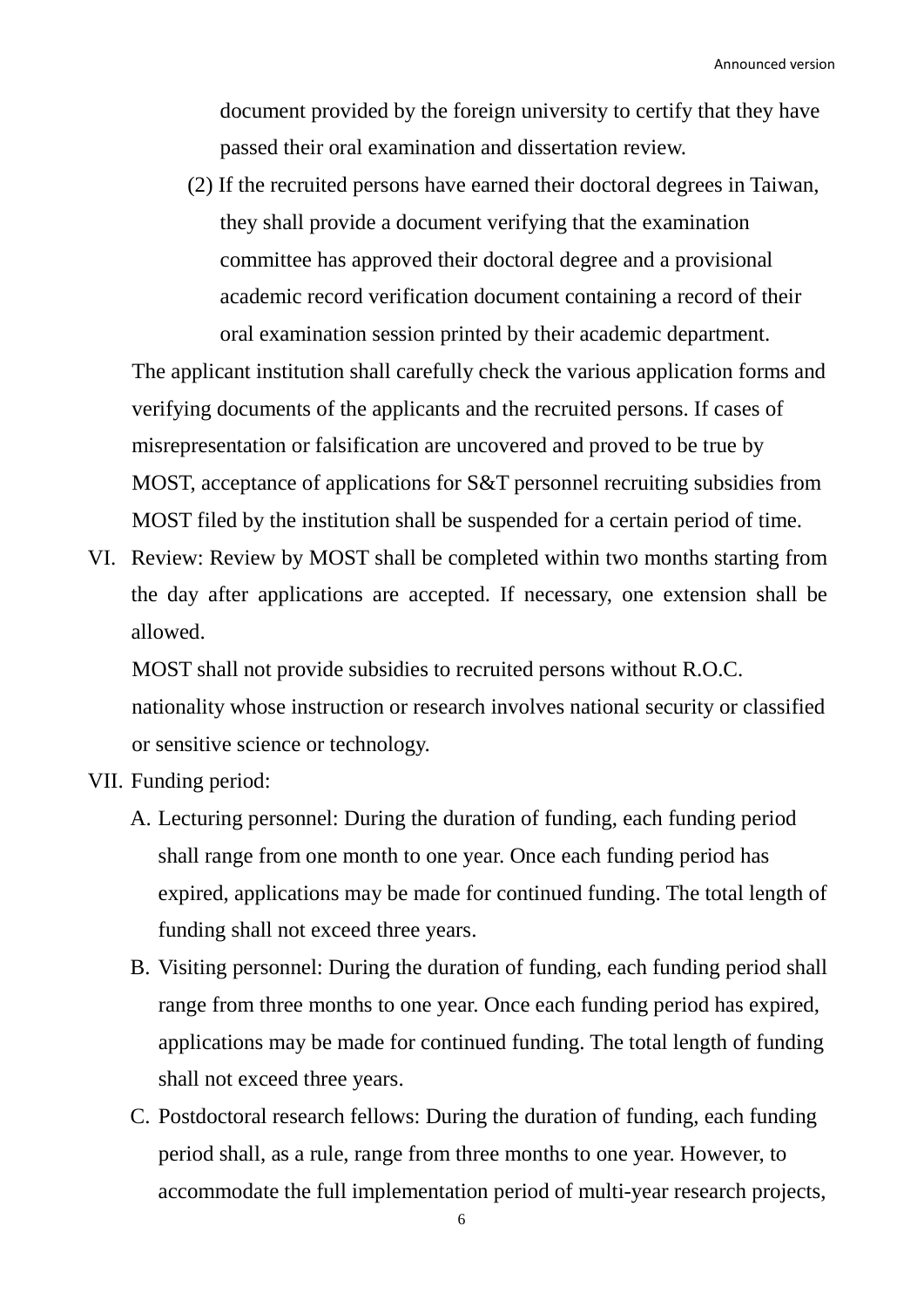after review, in cases of excellent research performance, the funding period may be extended to the full implementation period of the project in which the candidates will be participating. Once each funding period has expired, applications may be made for continued funding.

With regard to the calculation of the total funding period in the foregoing paragraph, if a recruited person has received subsidies during two periods separated by less than one year, the periods shall be calculated in combination. Those who apply for continued subsidies shall log on to this funding item in the MOST research manpower website at least one month before the end of the funding period, and submit work report online on the research (or teaching or R&D and management) the person participated in during the previous funding period, and submit an application in accordance with Article 5 of these **Guidelines** 

VIII.Funding items: Shall include teaching & research payments, research payments, airfare, insurance premiums, salary differential subsidy, labor pension or separation fund contributions, and R&D expenses. The standard for various subsidies are as follows:

A. Teaching & research payments or research payments:

Funding for the teaching & research payments or research payments of recruited persons shall comply with the "Teaching & Research Payment and Research Payment Standards for Visiting S&T Personnel Recruited with Subsidies from the Ministry of Science and Technology." The applicant institution shall withhold income tax each month in accordance with tax laws. The recruited persons shall bear responsibility for filing their own income tax, but the applicant institution shall provide assistance.

- B. Airfare:
	- 1. Funding for round-trip airfare taking the most direct flights from the person's place of residence to the destination shall comply with the following standards. The airfare of the recruited persons, their spouses, and two direct relatives will be funded: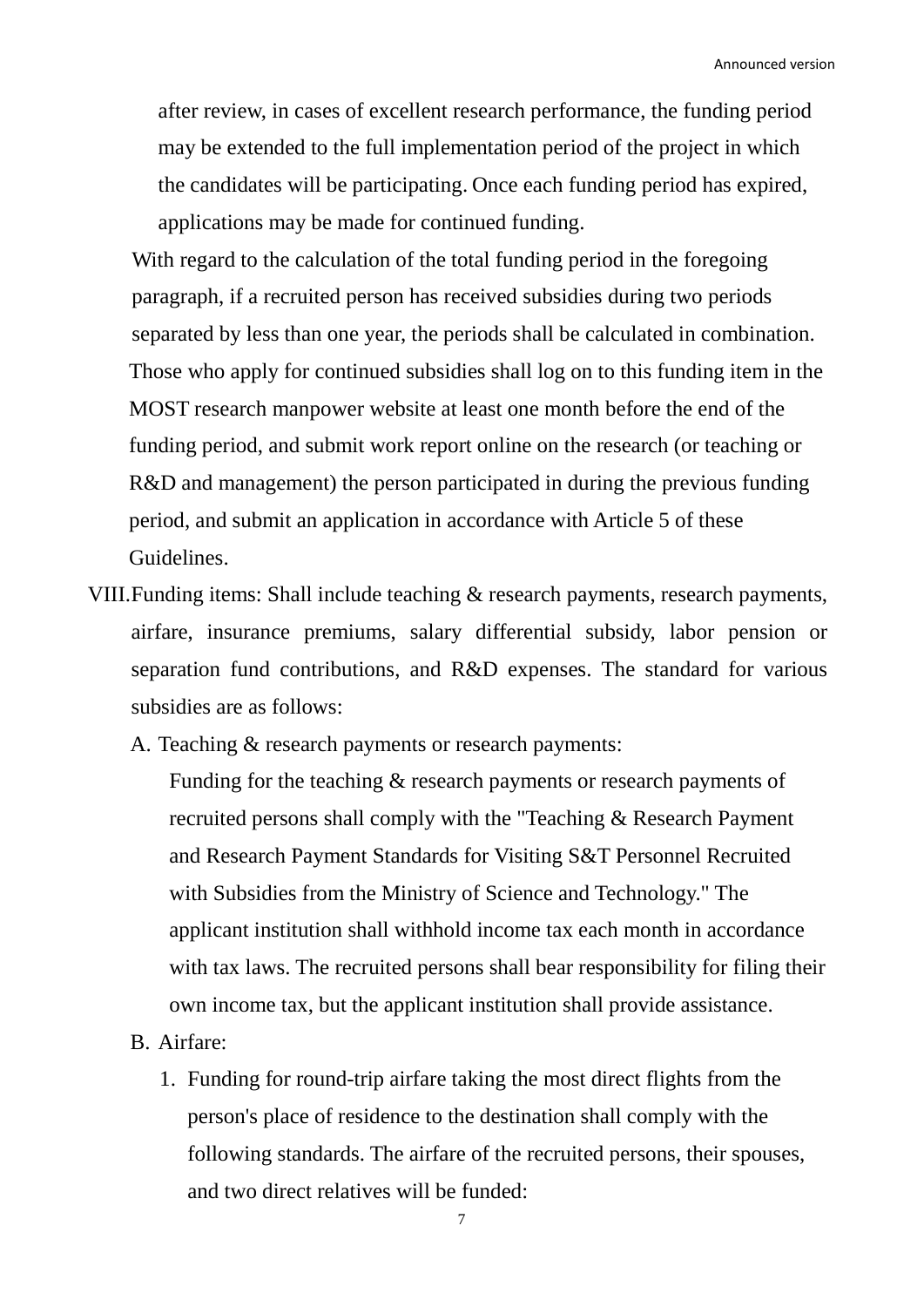- (1) Distinguished chair professor and chair professor: Funding will be provided for round-trip business class airfare.
- (2) Visiting personnel and postdoctoral research fellows: Funding will be provided for round-trip economy class airfare.
- 2. Funding for airfare shall be provided only once. MOST shall not provide airfare funding for persons who are applying for continuing subsidies from this Ministry in accordance with Paragraph 1 of the foregoing article, or who have received funding for travel expenses from some other institution in Taiwan.
- C. Insurance premiums:
	- 1. During the period of funding from MOST, the applicant institution shall enroll recruited persons in Labor Insurance and National Health Insurance in accordance with the Labor Insurance Act and the National Health Insurance Act. MOST shall provide funding for those insurance premiums that must be paid by the employer.
	- 2. If, during the period of funding from MOST, any recruited persons are not eligible for either Labor Insurance or National Health Insurance, the applicant institution may assist them in enrolling in the "Omnibus Insurance Program for International Technical Cooperation Personnel," which has a maximum total insurance amount of NT\$4 million. MOST shall provide funding for 65% of insurance premiums.
	- 3. If the recruited persons resign early or their insurance coverage is interrupted, MOST shall cease providing insurance premium funding starting from the day of resignation or the day coverage is interrupted.
- D. Salary differential funding:

If a person with distinguished chair professor, chair professor, or visiting professor (visiting research fellow) qualifications is in a full-time position on regular payroll at an institution receiving MOST funding during the funding period, MOST may, for a maximum of three years, provide funding to make up the full or partial difference between his/her teaching & research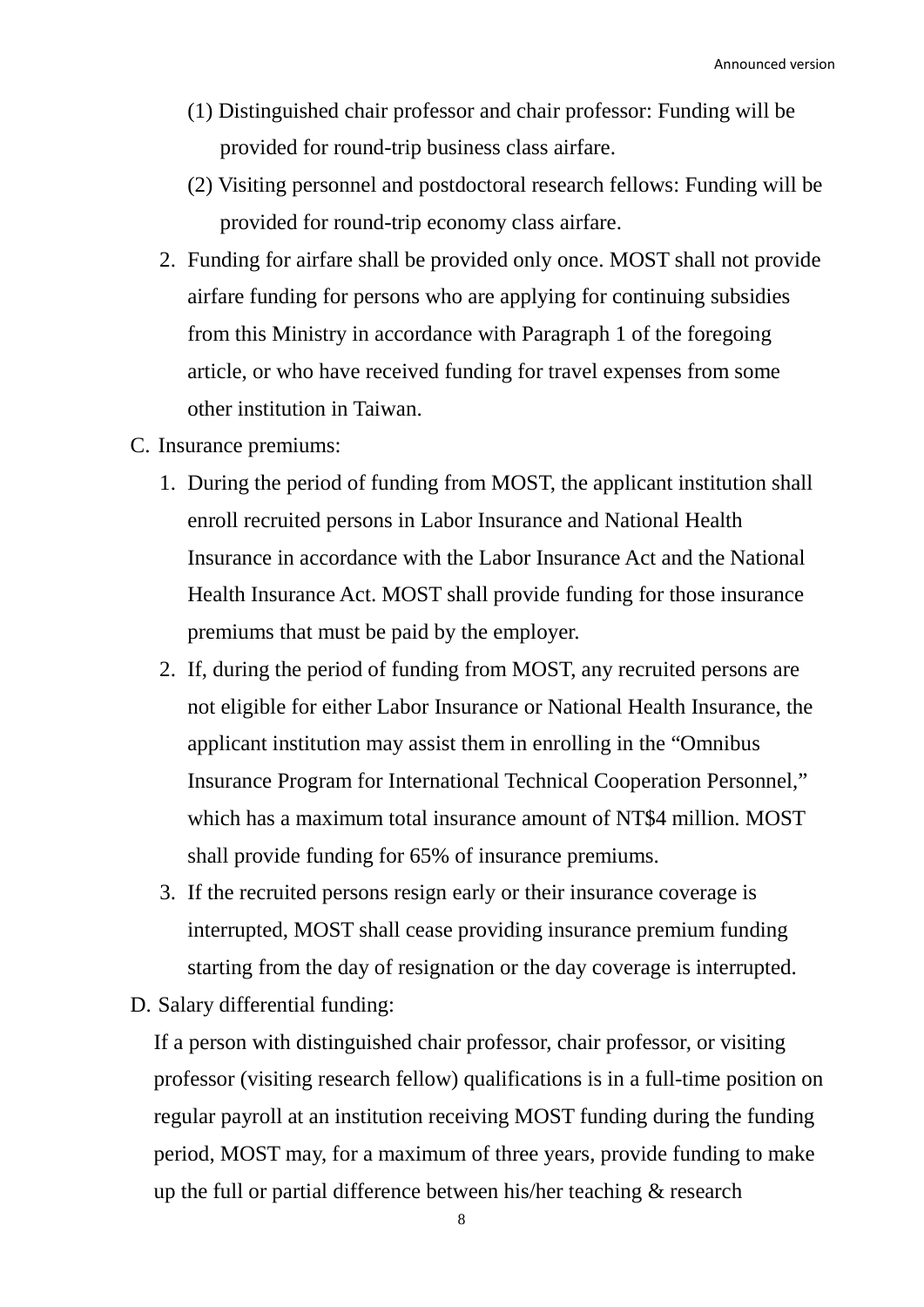payments and his/her current regular salary at such agency, provided that no other funding specified in these Guidelines is obtained.

- E. Labor pensions and separation fund contributions: Based on the actual contractual relationship between the applicant institution and the recruited postdoctoral research fellows, the applicant institution shall make labor pension and separation fund contributions during the period of funding from MOST in accordance with the following regulations:
	- 1. In the case of persons subject to the Labor Standards Act, labor pension contributions shall be made in accordance with relevant regulations of Labor Pension Act, and MOST shall provide funding for the employer's monthly contributions.
	- 2. In the case of persons who are not subject to the Labor Standards Act, the applicant institution shall:
		- (1) Make contributions to the person's separation fund in accordance with Seperation Fund Payment for Government Organization or School Employee, and MOST shall provide funding for the amount that the employer must pay into the individual's separation fund.
		- (2) If the voluntary contributions requirements of Article 7, Paragraph 2 of the Labor Pension Act are applicable, the applicant institution may instead make payments into the labor pension contribution, and MOST shall provide funding for the monthly payments that must be made by the employer.
- F. R&D fees:
	- 1. R&D fees refer to the monthly payments that the applicant institution must pay to the competent authority in accordance with the Enforcement Statute for Substitute Services.
	- 2. If the recruited postdoctoral research fellows recruited by the applicant institution are in the second stage of serving their R&D substitute service, MOST shall provide funding for their R&D fees.
	- 3. During the R&D payment funding period, MOST shall no longer provide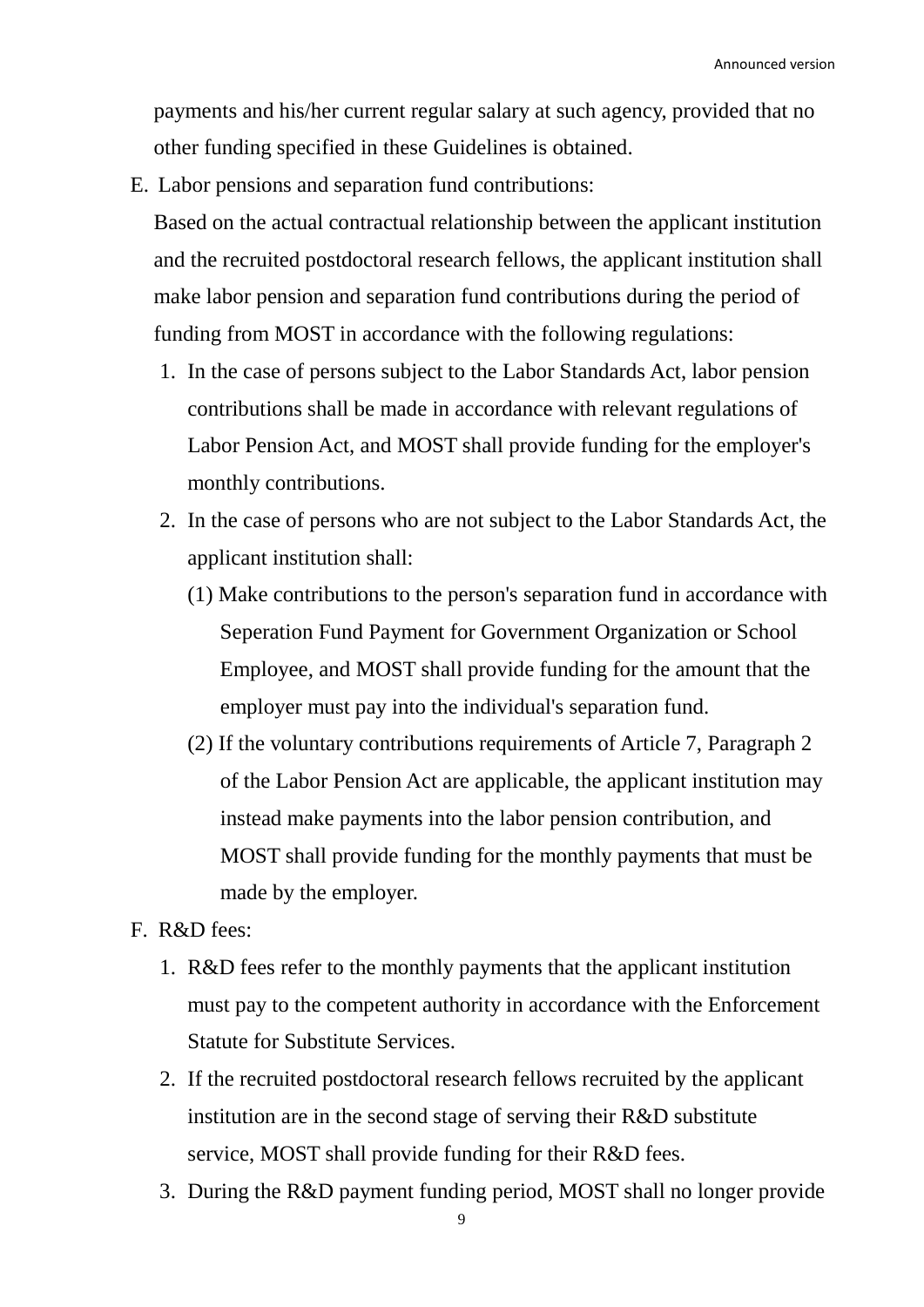Announced version

funding for the items listed in Subparagraphs 1- 5 of this paragraph. MOST shall provide only partial funding for the various funded items in the foregoing paragraph, and the applicant institution must pay the remaining unfunded amounts within the funding period from its self-raised funding or various types of project funding from MOST.

IX. Recruited persons shall be given letters of employment by the applicant institution, and the various rights and obligations of such persons during their service period shall be explicitly specified in contract. The content of contracts shall include the period of funded recruiting, subsidy funding, rights and obligations of both parties, leave and travel management, overseas trips, and work content.

During the period of funding from MOST, S&T personnel receiving funding in accordance with these Guidelines shall work exclusively in the positions they were recruited for, and the applicant institution shall bear responsible for management.

If recruited persons violate their duties or relevant regulations during the funding period, the applicant institution shall bear responsibility for verification, and shall notify MOST of the results by mail after handling the case in accordance with relevant laws and regulations.

If the matters that must be done after the applicant institution or MOST has verified the facts of the violation mentioned in the previous paragraph are not done even after being given notice, MOST may terminate funding or deduct the amount of subsidies that should be returned but have not been returned from the funding for other recruited S&T personnel at the applicant institution, and may, when warranted, temporarily cease accepting applications for S&T personnel recruiting funding from the applicant institution.

X. The recruited persons shall log on to this funding item area of the MOST academic R&D service website to submit an research (teaching or R&D and management) work report online to complete the case with MOST within two months of the end of the funding period.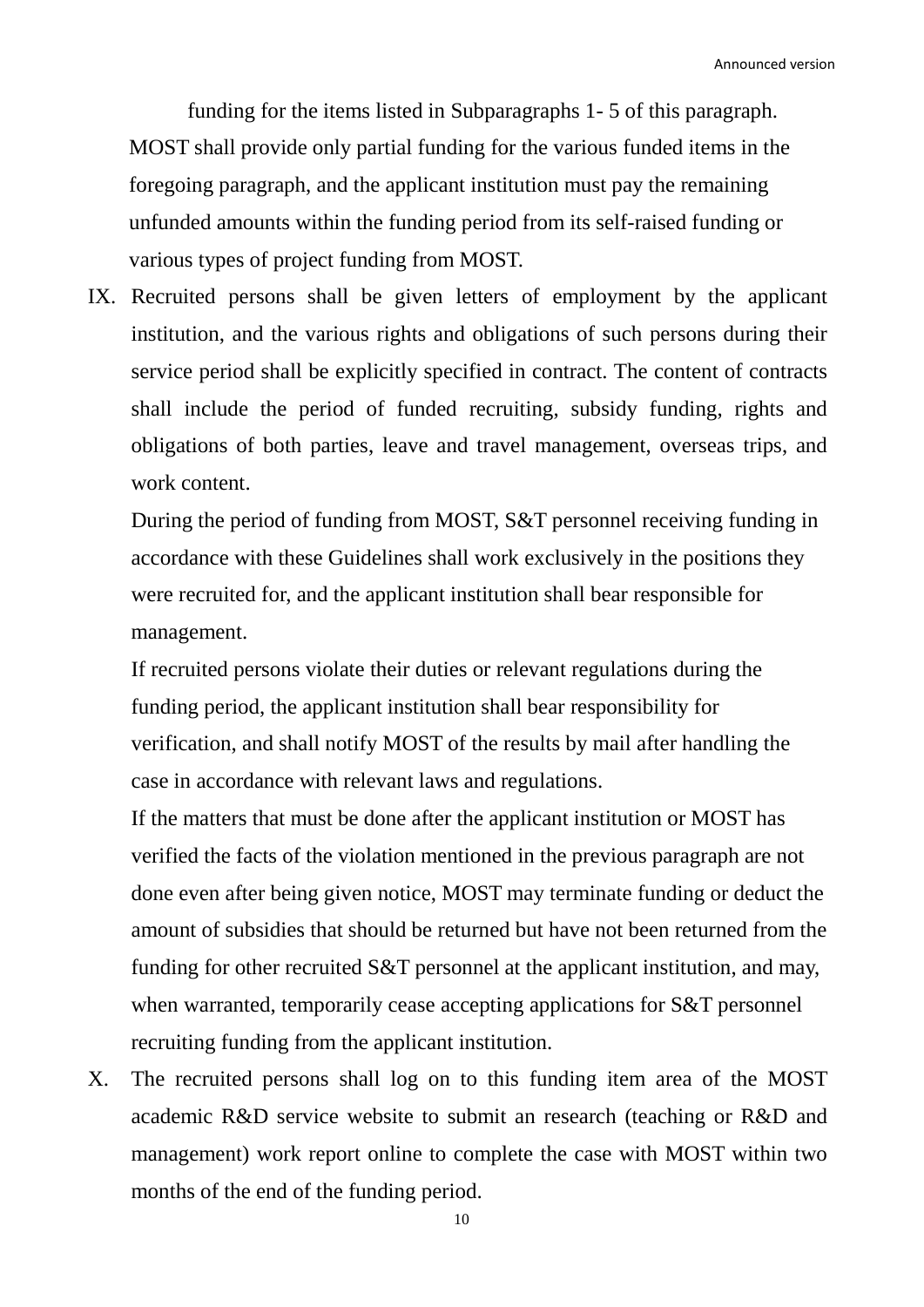- XI. The appropriation of funding shall be performed in accordance with regulations governing MOST approval notification letters and funding approval lists. Applicants who apply with provisional proof of academic record in accordance with Item 4, Subparagraph 2, Paragraph 1 of Article 5 shall attach photocopies of the candidates' doctoral degree certificates at the time of funding appropriation.
- XII. Reporting of expenditures: The applicant institution shall perform reporting of expenditures with MOST in accordance with the following regulations within three months after the end of the funding period; any unused funds must be returned, and if there are any shortfalls, MOST shall make up the difference based on the attached receipts:
	- A. When on-site audits are performed of expenditure vouchers concerning funding provided under these Guidelines, audit of the expenditure vouchers shall be performed in accordance with the Implementation Guidelines for On-site Audit of Expenditure Vouchers concerning Funding from MOST, and a summary income and expenditure report form including all expenditures shall be sent to MOST by mail for use in funding case completion.
	- B. When no on-site audits are performed of the expenditure vouchers concerning funding provided under these Guidelines, the following documents shall be submitted to MOST by mail for use in funding case completion:
		- 1. Expenditure vouchers: Expenditure vouchers concerning funding disbursements shall be classified by funding item and bound in a volume, and an approval funding list shall be attached.
		- 2. A summary income and expenditure report form including all expenditures.
		- 3. In the case of teaching & research payments or research payments, claim forms must be attached; in the case of R&D fees, payment receipts must be attached.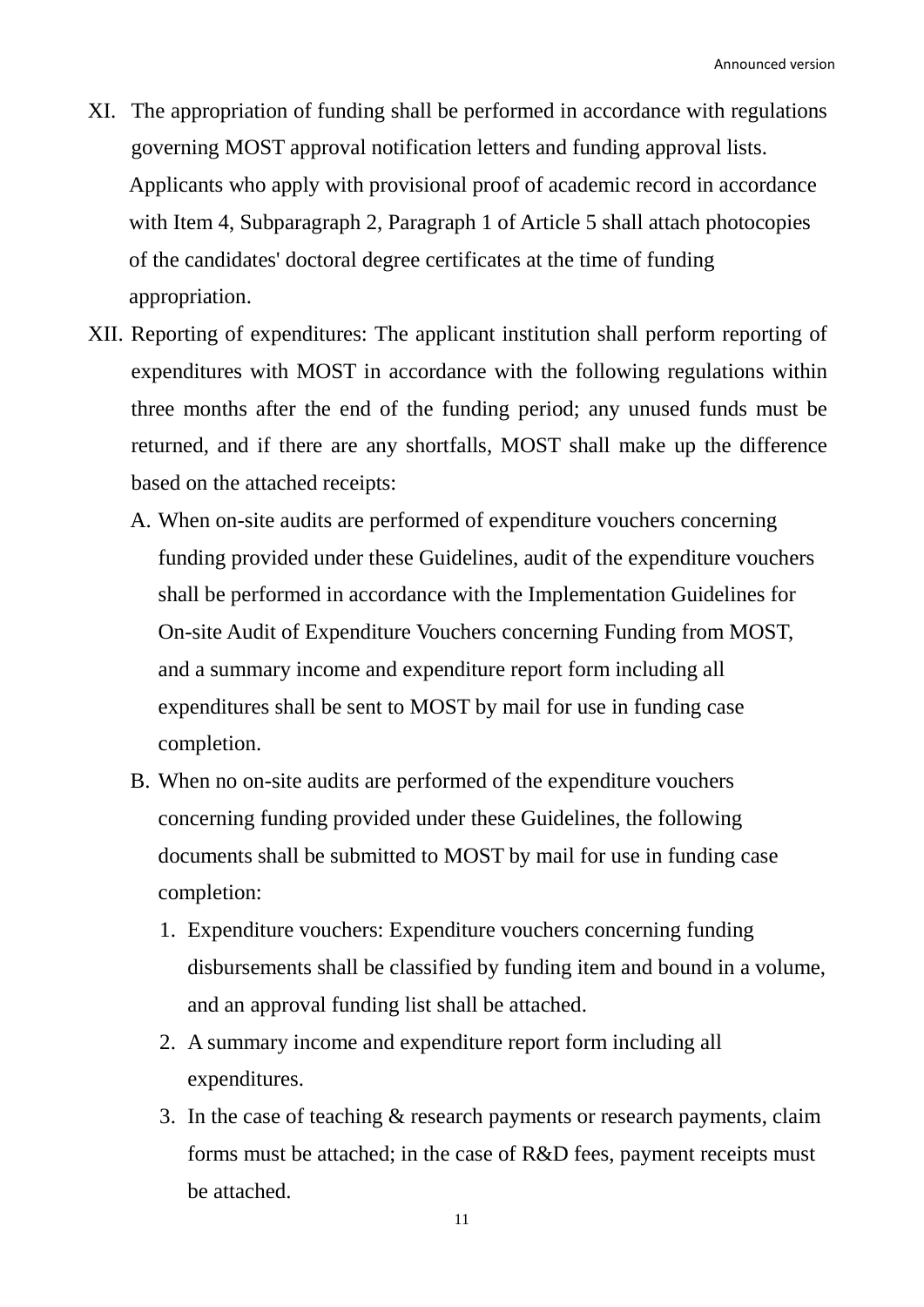- 4. For verification purposes, the final reporting of airfare must include attached airfare claim forms, and attached receipt, invoice, or relevant documents sufficient to prove the validity of payment.
- C. Applicant institutions shall handle the expenditure vouchers concerning funding expenditures in accordance with the Management Guidelines for the Government Disposal of Expenditure Vouchers.
- XIII.The applicant institution or applicant shall perform final reporting of funding utilization and submit a research (teaching or R&D and management) work report within three months of the completion of the funding period. In the case of those who fail to submit such materials after given notice by MOST, MOST may deduct the amount of the expenditures from the funding for other recruited S&T personnel at the applicant institution, and may, when warranted, temporarily cease accepting applications for S&T personnel recruiting funding from the applicant institution.
- XIV. Applicants shall make funding expenditures for the purpose of the subsidy, shall bear responsibility for the truthfulness of expenditures on the submitted expenditure receipts, and shall be liable if receipts are untruthful. If funding from MOST is not used for the intended purpose, or if there is untruthful or over-reporting of expenses, such cases shall be handled in accordance with articles 24 and 25 of the *Operation Guidelines for MOST Research Project Grants*.
- XV. The ownership, management, and utilization of the research outcomes and income earned by persons recruited from project execution shall be subject to the *Government Scientific and Technological Research and Development Results Ownership and Utilization Regulations* and related laws and regulations.
- XVI. The *Operation Guidelines for MOST Research Project Grants* and other related regulations shall apply mutatis mutandis to matters not provided for in these Guidelines.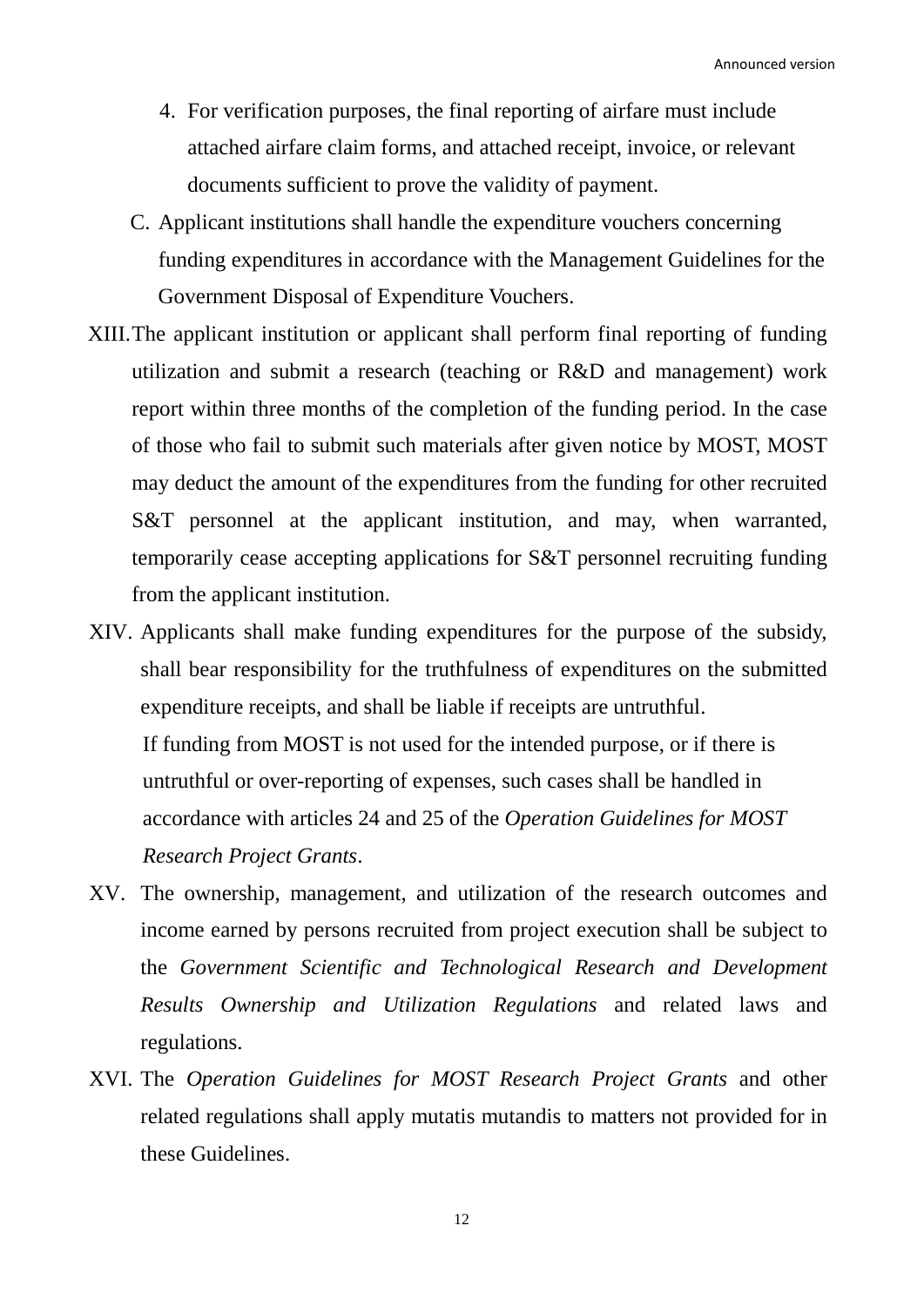## **Teaching & Research Payment and Research Payment Standards for Visiting S&T Personnel Recruited with Subsidies from the Ministry of Science and Technology**

Revision promulgated in Letter Tai-Hui-Tzung-Yi-Zi No. No. 1000046080 of July 8, 2011 Revision promulgated in Ministry of Science and Technology Letter Ko-Tzu No. 1050017742 of March 25, 2016 Revision promulgated in Ministry of Science and Technology Letter Ko-Tzu No. 1060035169 of June 1, 2017 Revision promulgated in Ministry of Science and Technology Letter Ko-Tzu No. 1070019702 of March 21, 2018 Revision promulgated in Ministry of Science and Technology Letter Ko-Tzu No. 1070054137 of July 31, 2018 Temporary suspension of implementation pursuant to Ministry of Science and Technology Letter Ko-Tzu No. 1070063061 of August 31, 2018 Revision promulgated in Ministry of Science and Technology Letter Ko-Tzu No. 1080028949 of May 9, 2019

| <b>Funded recruitment</b><br>category                                       | Teaching & research payment or research payment                                                                                                                                 |
|-----------------------------------------------------------------------------|---------------------------------------------------------------------------------------------------------------------------------------------------------------------------------|
| Distinguished chair<br>professor                                            | Teaching & research payment standard, highest payment<br>consists of the individual's salary at his or her original service<br>unit overseas.                                   |
| Chair professor                                                             | Monthly teaching $\&$ research payment of from NT\$144,200<br>to NT\$259,560.                                                                                                   |
| Visiting professor<br>(visiting research)<br>fellow)                        | Monthly teaching & research payment of from NT\$77,250 to<br>NT\$194,090.                                                                                                       |
| Visiting associate<br>professor<br>(visiting associate)<br>research fellow) | Monthly teaching $\&$ research payment of from NT\$72,100 to<br>NT\$149,300.                                                                                                    |
| Visiting assistant<br>professor<br>(visiting assistant<br>research fellow)  | Monthly teaching & research payment of from NT\$66,950 to<br>NT\$104,410.                                                                                                       |
| Visiting specialists                                                        | Monthly teaching $\&$ research payment of from NT\$66,950 to<br>NT\$194,090.                                                                                                    |
| Postdoctoral research<br>fellows                                            | Monthly research payment (the applicant institution may<br>recommend an amount in accordance with its own standards<br>after consisting relevant factors) and year-end bonuses. |